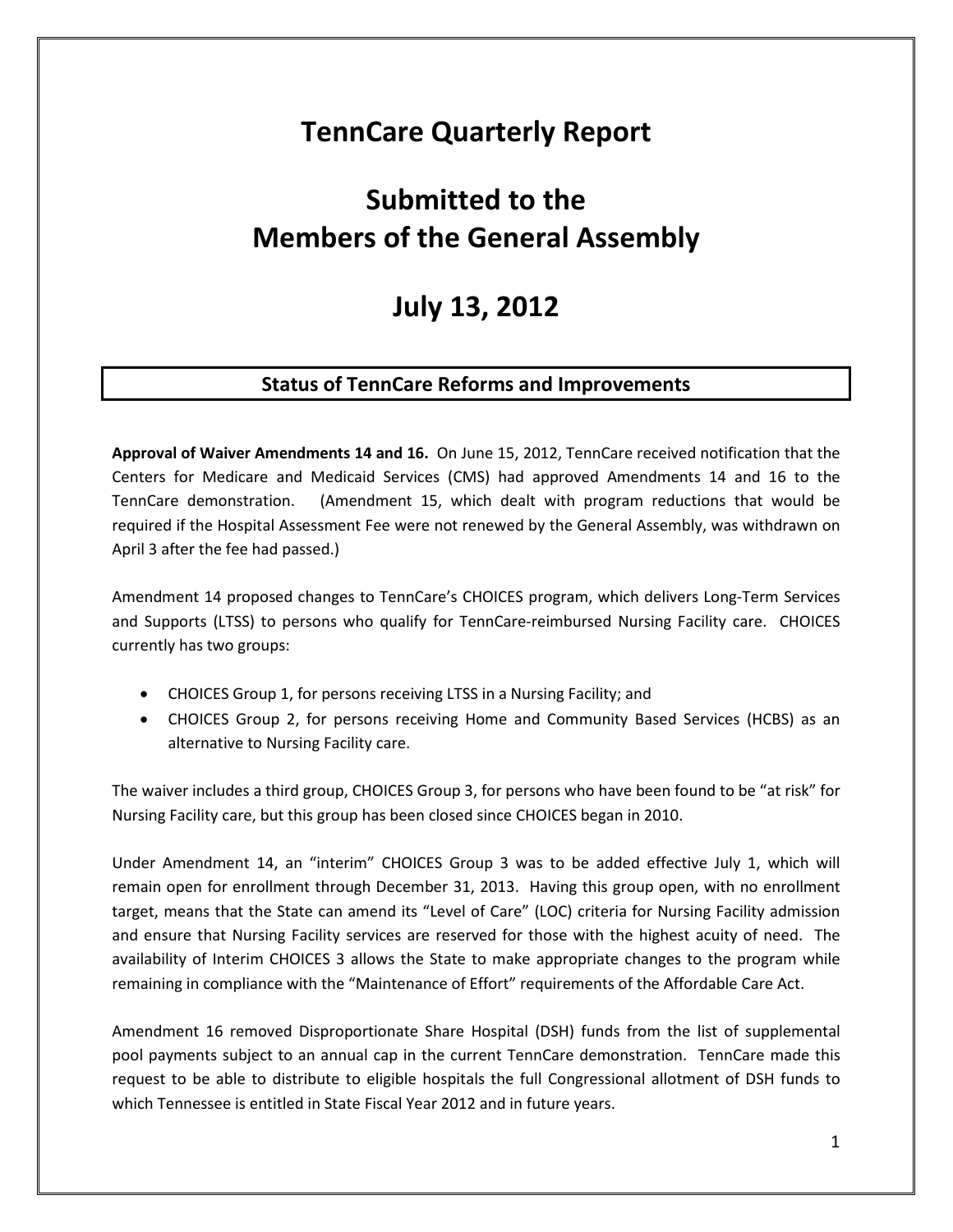**"TennCare PLUS" Proposal to Integrate Care.** On May 17, 2012, TennCare submitted a proposal to the Medicare-Medicaid Coordination Office (MMCO) within CMS. The program outlined within the proposal is called "TennCare PLUS", and the population the program is designed to serve is Full Benefit Dual Eligibles (FBDEs), meaning individuals enrolled in both Medicare and Medicaid.<sup>[1](#page-1-0)</sup> FBDEs represent more than 11 per cent of the total TennCare population and approximately 90 per cent of TennCare members receiving Long-Term Services and Supports through the Bureau's CHOICES program.

One of the principal health care problems that FBDEs face—the problem that TennCare PLUS is intended to address—is the fragmented nature of their coverage. Members of this population have one set of providers and benefits through Medicare and a different set through Medicaid. Medicare and Medicaid are not at all coordinated. The Medicare program does not even provide basic data to states to help them coordinate Medicaid services with Medicare benefits.

The Bureau's TennCare PLUS proposal seeks to eliminate this lack of coordination by assigning responsibility for each FBDE's Medicare and Medicaid benefits to a single entity: the individual's TennCare managed care organization (MCO). The MCO will deliver a comprehensive package of benefits—including primary care, acute care, prescription drug coverage, and long-term services and supports—which will be facilitated by care coordination. Savings achieved by Medicaid through this model of integration will be reinvested into the program and, if adequate, would be used to provide a supplemental set of dental, vision, and hearing benefits.

The TennCare PLUS proposal, available online at [http://www.tn.gov/tenncare/forms/plusproposal.pdf,](http://www.tn.gov/tenncare/forms/plusproposal.pdf) reflects not just the vision of the Bureau, but also the feedback provided by a variety of stakeholders in meetings dating back to February 2011 and in public hearings held on May 3 and 8, 2012. If MMCO approves the proposal as submitted, implementation of TennCare PLUS would occur on January 1, 2014.

**Application to Renew the TennCare Waiver.** Unlike traditional fee-for-service Medicaid programs, TennCare is a demonstration project. In exchange for a waiver of certain federal statutes and regulations governing Medicaid, TennCare "demonstrates" the principle that a managed care approach to health care can extend coverage to people who would not otherwise be eligible for Medicaid, and can do so without increasing expenditures or diminishing the quality of care. One limitation imposed on demonstration projects, however, is that they may operate only for finite periods of time (referred to as "approval periods") before having to be renewed.

Although the TennCare demonstration does not expire until July 1, 2013, federal regulations require Medicaid programs to submit applications for renewal a full year in advance.<sup>[2](#page-1-1)</sup> Furthermore, such applications must be preceded by a 30-day public notice and comment period, during which time the

<span id="page-1-0"></span> $1$  The only FBDEs who would be ineligible to participate in TennCare PLUS are those individuals enrolled in TennCare's Program of All-Inclusive Care for the Elderly (PACE), which already offers a fully integrated set of Medicare and Medicaid benefits to eligible individuals in Hamilton County.

<span id="page-1-1"></span> $^{2}$  See 42 C.F.R. § 431.412(c).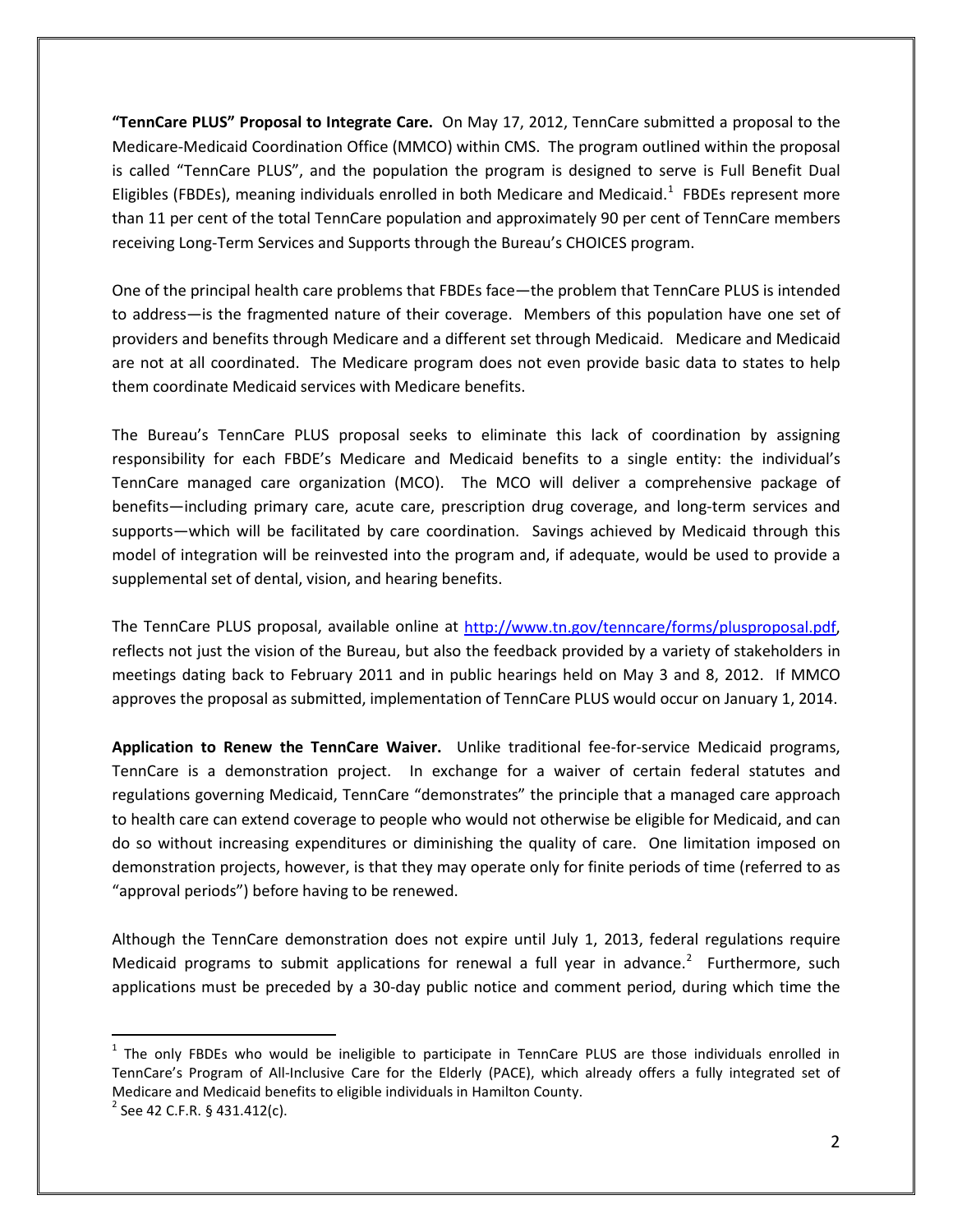details of the request for renewal must be made available for review, and the public must be provided multiple opportunities to provide feedback.<sup>[3](#page-2-0)</sup> Therefore, in addition to publishing an abbreviated notice in several Tennessee newspapers and in the "Announcements" section of the *Tennessee Administrative Register*, TennCare created a dedicated page on its website. This webpage offered not only an overview of the TennCare demonstration, but also a copy of the draft renewal application, an email address and telephone number for submitting comments, a link to CMS's own online resources regarding TennCare, and information about two public hearings hosted by the Bureau on May 15 and 22 to solicit public comments.

The State's application to renew the TennCare demonstration was submitted to CMS on June 29, 2012.

**New Pharmacy Leadership.** On May 14, 2012, Bryan Leibowitz and Michael Polson joined the team responsible for managing TennCare's Pharmacy Division.

Bryan, who succeeds Nicole Woods as the Bureau's Director of Pharmacy, earned a Doctorate of Pharmacy degree from the Ernest Mario School of Pharmacy at Rutgers University. The range of Bryan's experience as a pharmacist—more than a decade spent in such varied disciplines as home infusion/specialty, hospital, retail, and pharmacy benefit management—uniquely qualifies him to oversee the complexities of a program that accounted for more than \$826 million of TennCare's budget in State Fiscal Year 2012.

Michael joins the Pharmacy Division as its Clinical Director. The chief function of this role is to ensure that TennCare's pharmacy benefit is clinically appropriate based on the latest guidelines and medical research. Michael's educational achievements—a bachelor's degree in mathematical sciences, a master's degree in statistics, and a Doctorate of Pharmacy—in conjunction with his previous work experience at TennCare (within the Health Care Informatics Division) make him ideally suited for the position.

Providing optimal pharmaceutical care to TennCare enrollees within a fiscally responsible framework is the priority that Bryan and Michael have established in their tenure with the Bureau thus far.

**Incentives for Providers to Use Electronic Health Records.** The Electronic Health Record (EHR) Incentive Program is a partnership between federal and state governments that grew out of the Health Information Technology for Economic and Clinical Health (HITECH) Act. The purpose of the program, as its name suggests, is to provide financial incentives to Medicaid providers<sup>[4](#page-2-1)</sup> to replace outdated, often paper-based approaches to medical record-keeping with an electronic system that meets rigorous certification criteria and that can improve health care delivery and quality. Currently, Medicaid providers may qualify for two types of payments:

<span id="page-2-0"></span><sup>&</sup>lt;sup>3</sup> The details of the "State public notice process" are located at 42 C.F.R. § 431.408.

<span id="page-2-1"></span><sup>&</sup>lt;sup>4</sup> CMS allows two types of providers to participate in the Medicaid EHR Incentive Program: medical professionals (physicians, nurse practitioners, certified nurse midwives, dentists, and certain kinds of physician assistants) and hospitals (acute care hospitals, critical access hospitals, and children's hospitals).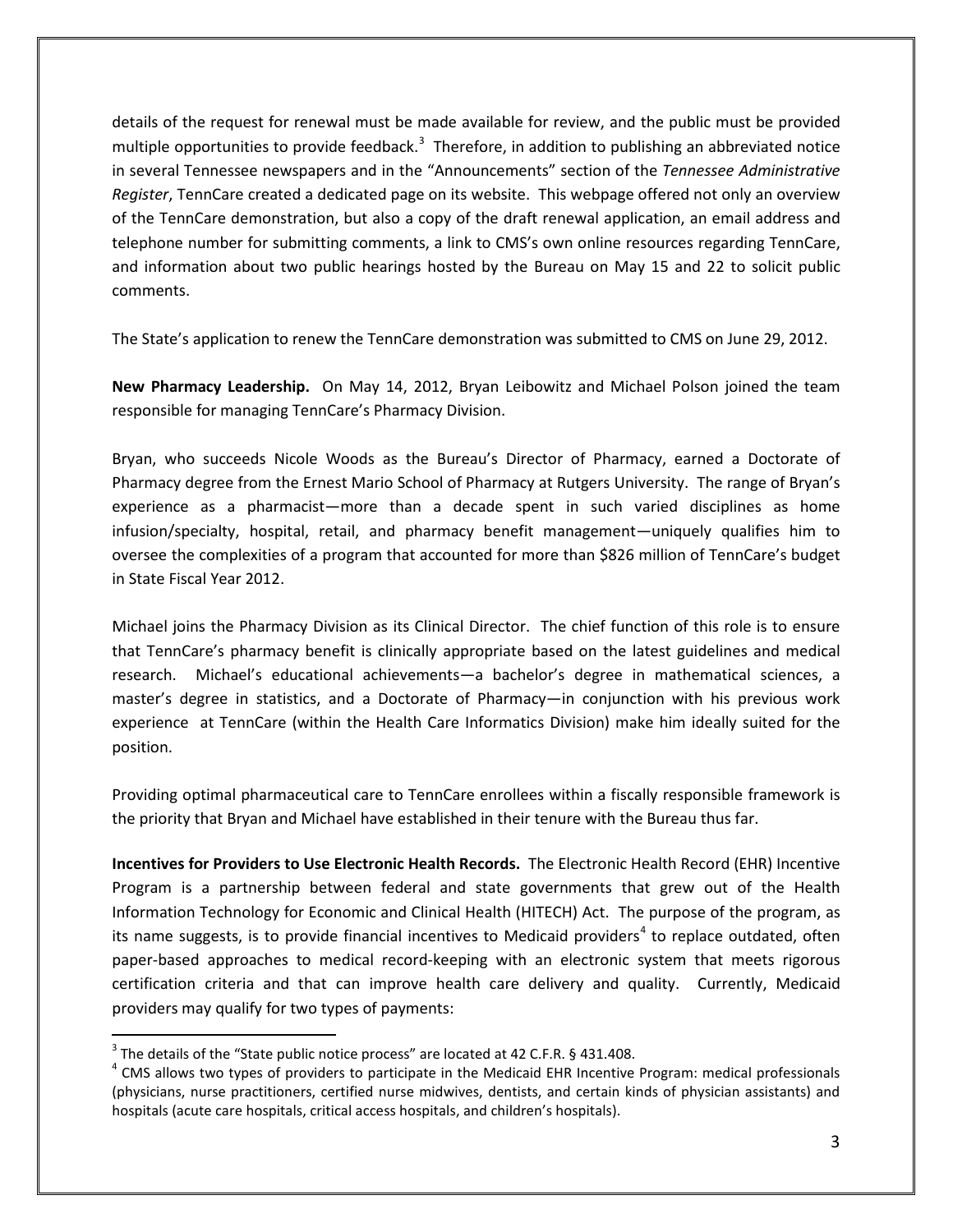- First-year payments to providers who adopted, implemented, or upgraded to certified EHR technology capable of meeting "meaningful use" (i.e., use that is measurable in both quantity and quality) standards; and
- Second-year payments to providers who earned first-year payments in 2011 and achieved meaningful use of EHR technology for any period of 90 consecutive days in Fiscal Year 2012 (for eligible hospitals) and calendar year 2012 (for eligible professionals).

TennCare administers Tennessee's Medicaid EHR program, the funding for which is provided by the federal government.<sup>[5](#page-3-0)</sup> During the April-June 2012 quarter, TennCare not only continued to distribute first-year incentives, but also opened the attestation process for—and began the distribution of second-year incentives.

Building on the momentum that had been established during calendar year 2011 and that accelerated considerably during the January-March 2012 quarter, the Bureau exceeded even its own expectations from April through June 2012. In those three months alone, TennCare issued over \$34 million of firstyear payments to a total of 676 providers, including 399 physicians, 198 nurse practitioners, 36 hospitals, 34 dentists, 5 certified nurse midwives, and 4 physician assistants. This achievement is largely attributable to TennCare's evolving communications network related to the EHR program, some facets of which are a dedicated webpage (the introductory segment of which is located at [http://www.tn.gov/tenncare/ehr\\_intro.shtml\)](http://www.tn.gov/tenncare/ehr_intro.shtml), newsletters distributed by the Bureau's EHR ListServ, and the TennCare Provider Incentive Payment Program ("PIPP") portal that became operational in November 2011.

Those tools played a significant role in TennCare's activation of the next phase of the program: secondyear payments. The web portal, for instance, was the mechanism through which providers submitted documentation—or "attested"—that they met the meaningful use criteria for such payments. (Tennessee was one of only sixteen states to take this step in early April 2012.) In addition, because the standards for determining whether meaningful use has been achieved are highly technical, TennCare staff posted an overview of the subject on the Bureau's website at [http://www.tn.gov/tenncare/mu.shtml;](http://www.tn.gov/tenncare/mu.shtml) addressed the topic in ListServ newsletters on May 8 and June 5; hosted a webinar for providers on May 23; and made an in-person presentation at a meeting of Medical Directors hosted by the Tennessee Primary Care Association on May 18. Given this active outreach effort, 22 providers—11 physicians, 10 nurse practitioners, and 1 hospital—had successfully applied for and received second-year payments totaling \$546,698 by the conclusion of the April-June quarter.

**Enhanced Coordination of Pharmacy Benefits and SXC Client Innovation Award.** Pharmacy Benefits Manager SXC Health Solutions presented its 2012 Client Innovation Award to TennCare on April 25. The honor was bestowed on the Bureau in recognition of its successful implementation of SXC's Enhanced

<span id="page-3-0"></span><sup>&</sup>lt;sup>5</sup> The federal government covers 90% of administrative costs and 100% of the incentive payments.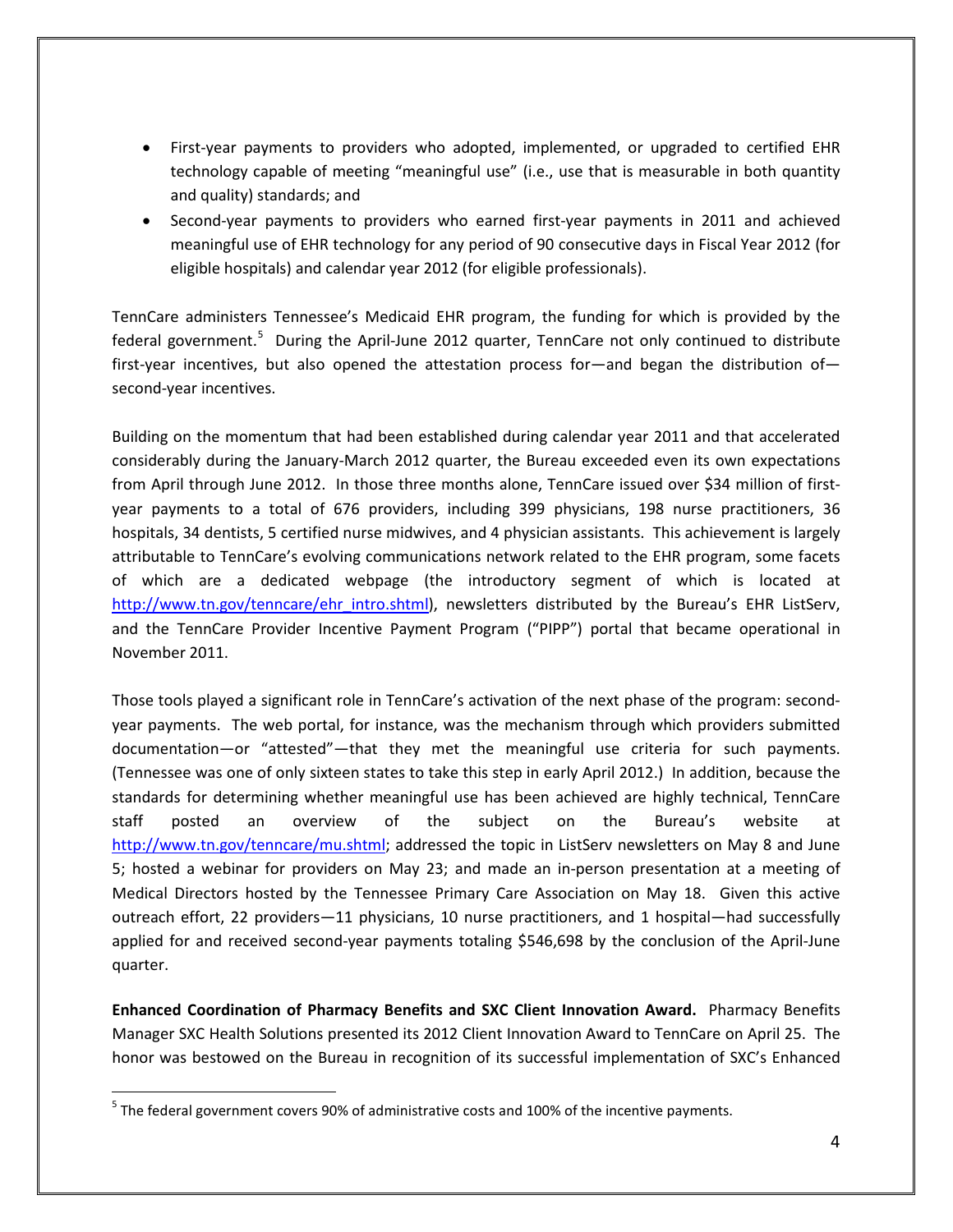Coordination of Benefits (Enhanced COB) program in July 2011. Accepting the award on behalf of TennCare were Director Darin Gordon and Chief Medical Officer Wendy Long.

Enhanced COB enables TennCare to detect other forms of pharmacy insurance that an enrollee may have before a claim is processed. Instead of paying for a medication initially and then pursuing reimbursement from another insurer at a later point (a cycle frequently referred to as "pay and chase"), TennCare may now identify other forms of coverage before payment is rendered and require the pharmacist who filled the prescription to seek compensation from those sources first. Information provided to the pharmacist in response to a submitted claim is much more detailed than in the past and is designed to make redirection easier. Conservative estimates indicate that savings generated by the Enhanced COB program are twice as much as those produced prior to its implementation. As a result, "enhanced third party pharmacy collection" was included in TennCare's budget for State Fiscal Year 2013 as a method of reducing the Bureau's expenditures by \$9,634,600 (\$7,200,000 of federal funds and \$2,434,600 of state funds).

The benefits of Enhanced COB are not limited to cost avoidance alone. When multiple insurers pay for an individual's medications, there is less coordination of care and, consequently, a greater likelihood that hazardous drug interactions or excessive drug quantities may result. By continually directing pharmacists to their patients' primary source of prescription drug coverage, conversely, more effective monitoring of medication regimens may be achieved. Although the impact of Enhanced COB on patient safety is difficult to quantify, the principle of improved coordination among insurers and providers is a central tenet of TennCare's vision of health care.

**Quality Oversight Awards.** As part of its quarterly meeting with the Bureau's External Quality Review Organization and Managed Care Contractors (MCCs) on June 12, TennCare's Division of Quality Oversight presented its second annual awards to the MCCs that demonstrated "excellence in improving healthcare for members as well as innovative and emerging best practices."

Nominations and awards were based on recommendations from TennCare's Quality Oversight staff, TennCare's Medical Director, and the MCCs themselves. While some honors (such as "2012 Highest Annual Quality Survey Score Award" and "2011 Highest NCQA-Ranked TennCare Health Plan Award") recognized MCCs, others (like "Disease Management Collaboration Award" and "CHOICES Care Coordinator of the Year Award") were bestowed on individual MCC staff members. The "Best All Around Award", which acknowledges exceptional performance across a broad spectrum of disciplines, was presented to Amerigroup.

**Essential Access Hospital (EAH) Payments.** The TennCare Bureau continued to make Essential Access Hospital payments during the April-June 2012 quarter. Essential Access Hospital payments are payments from a pool of \$100 million (\$34,220,000 in State dollars) appropriated by the General Assembly and funded by the hospital assessment fee.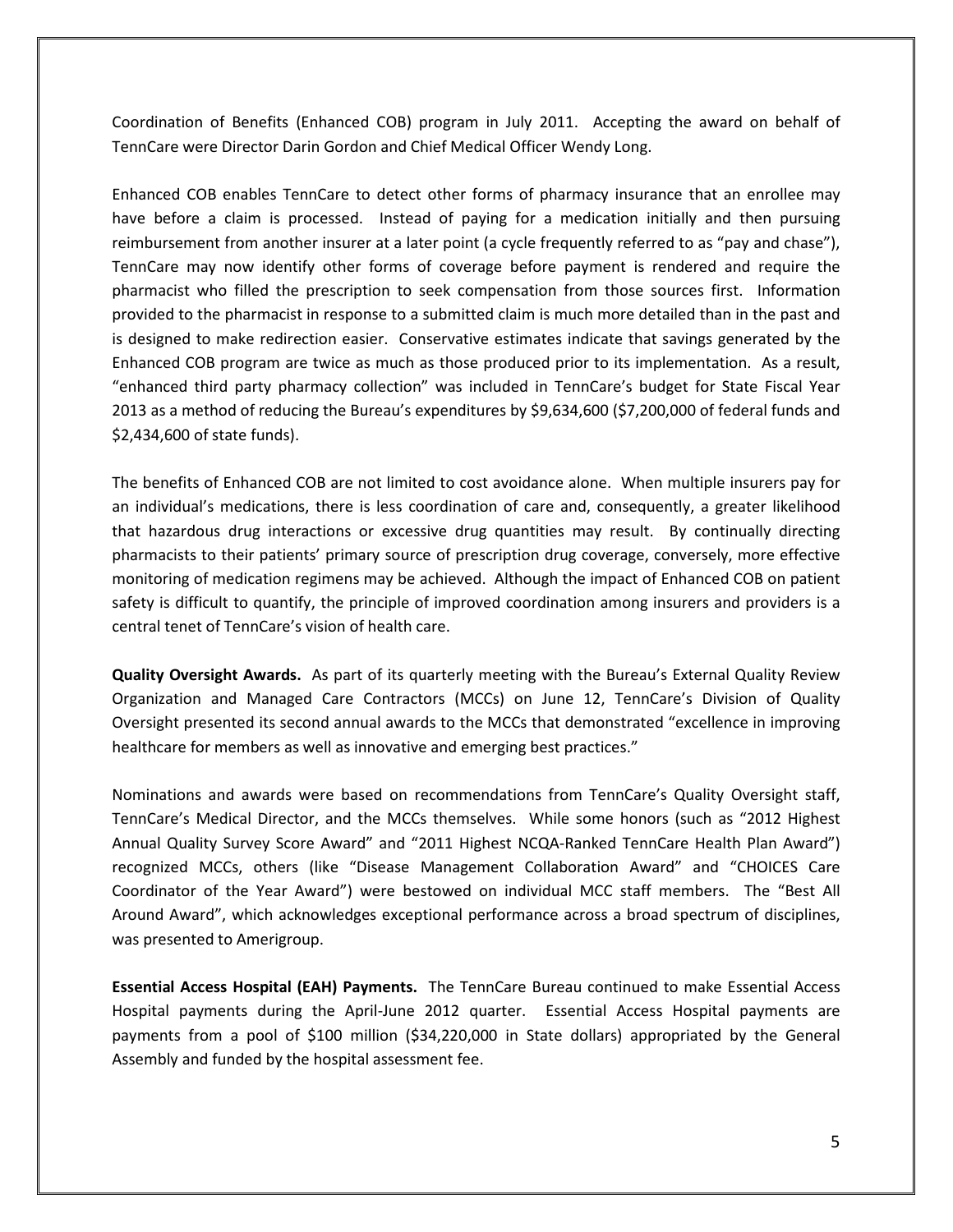The methodology for distributing these funds specifically considers each hospital's relative contribution to providing services to TennCare members, while also acknowledging differences in payer mix and hospitals' relative ability to make up TennCare losses. Data from the Hospital Joint Annual Report is used to determine hospitals' eligibility for these payments. Eligibility is determined each quarter based on each hospital's participation in TennCare. In order to receive a payment for the quarter, a hospital must be a contracted provider with TennCare Select and at least one other Managed Care Organization (MCO), and it must have contracted with TennCare Select for the entire quarter that the payment represents. Excluded from the Essential Access Hospital payments are Critical Access Hospitals, which receive cost-based reimbursement from the TennCare program and, therefore, do not have unreimbursed TennCare costs, and the five State mental health institutes.

The Essential Access Hospital payments for the fourth quarter of State Fiscal Year 2012 are shown in the table below.

|                                           |                          | <b>EAH Fourth Quarter FY</b> |
|-------------------------------------------|--------------------------|------------------------------|
| <b>Hospital Name</b>                      | County                   | 2012                         |
| Regional Medical Center at Memphis        | <b>Shelby County</b>     | \$3,918,611                  |
| <b>Erlanger Medical Center</b>            | <b>Hamilton County</b>   | \$2,815,559                  |
| Vanderbilt University Hospital            | Davidson County          | \$2,471,141                  |
| University of Tennessee Memorial Hospital | <b>Knox County</b>       | \$1,369,701                  |
| Johnson City Medical Center (with         |                          |                              |
| Woodridge)                                | <b>Washington County</b> | \$1,173,395                  |
| LeBonheur Children's Medical Center       | <b>Shelby County</b>     | \$768,520                    |
| Metro Nashville General Hospital          | Davidson County          | \$751,593                    |
| Jackson - Madison County General Hospital | <b>Madison County</b>    | \$630,757                    |
| Methodist Healthcare - South              | <b>Shelby County</b>     | \$567,179                    |
| Parkridge Medical Center (with Parkridge  |                          |                              |
| Valley)                                   | <b>Hamilton County</b>   | \$497,192                    |
| East Tennessee Children's Hospital        | <b>Knox County</b>       | \$481,480                    |
| Parkwest Medical Center (with Peninsula)  | <b>Knox County</b>       | \$442,401                    |
| <b>Methodist University Healthcare</b>    | <b>Shelby County</b>     | \$408,488                    |
| Saint Jude Children's Research Hospital   | <b>Shelby County</b>     | \$345,034                    |
| <b>Centennial Medical Center</b>          | Davidson County          | \$304,488                    |
| Saint Francis Hospital                    | <b>Shelby County</b>     | \$298,022                    |
| Delta Medical Center                      | <b>Shelby County</b>     | \$273,699                    |
| <b>University Medical Center</b>          | <b>Wilson County</b>     | \$249,878                    |
| Skyline Medical Center (with Madison      |                          |                              |
| Campus)                                   | Davidson County          | \$249,155                    |
| Wellmont Holston Valley Medical Center    | <b>Sullivan County</b>   | \$244,410                    |
| <b>Maury Regional Hospital</b>            | <b>Maury County</b>      | \$242,257                    |
| Mercy Medical Center                      | <b>Knox County</b>       | \$238,950                    |
| Pathways of Tennessee                     | <b>Madison County</b>    | \$222,372                    |
| Fort Sanders Regional Medical Center      | <b>Knox County</b>       | \$213,117                    |

#### **Essential Access Hospital Payments for the Quarter**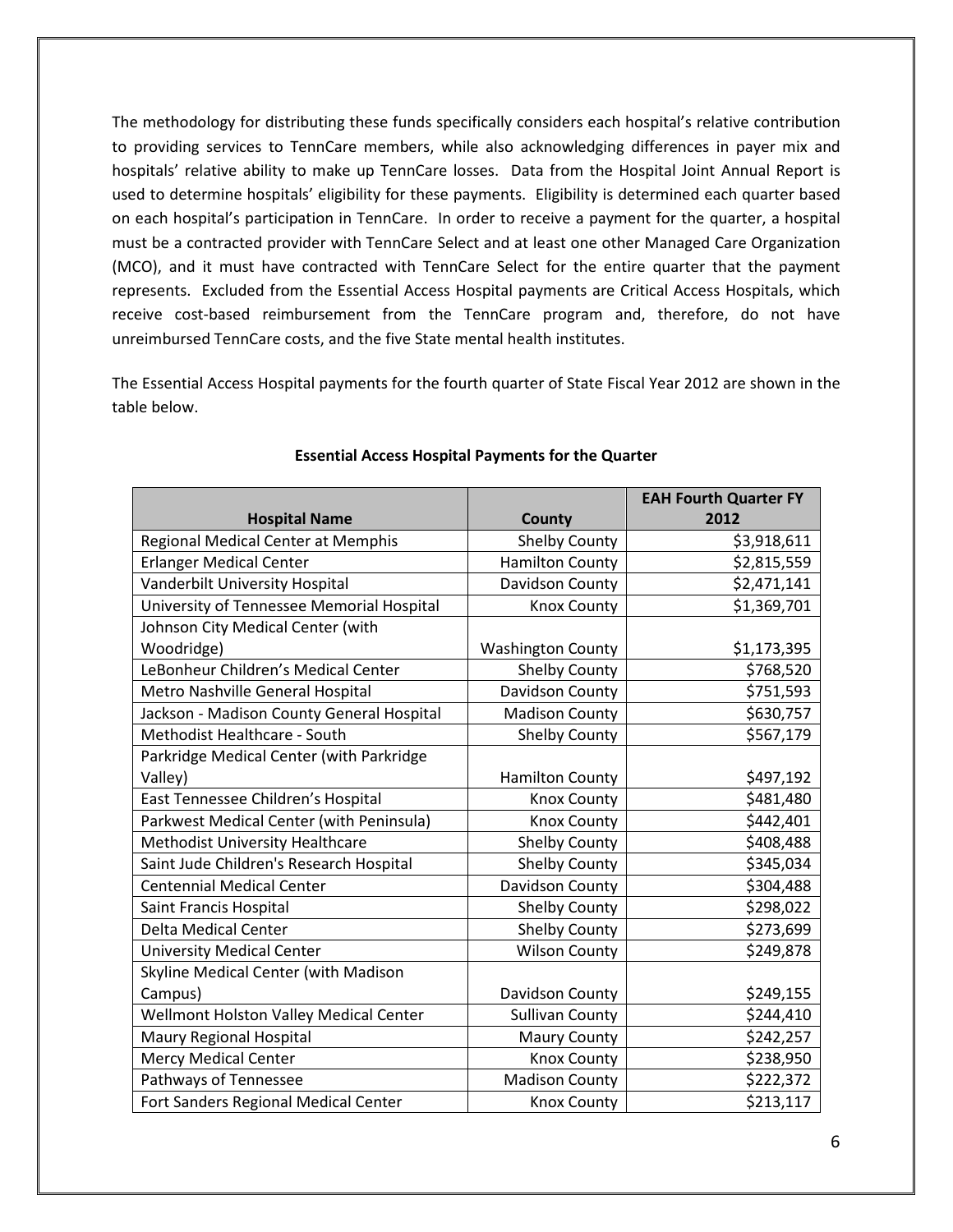|                                            |                          | <b>EAH Fourth Quarter FY</b> |
|--------------------------------------------|--------------------------|------------------------------|
| <b>Hospital Name</b>                       | County                   | 2012                         |
| Ridgeview Psychiatric Hospital and Center  | <b>Anderson County</b>   | \$199,927                    |
| Middle Tennessee Medical Center            | <b>Rutherford County</b> | \$177,312                    |
| Methodist Healthcare - North               | <b>Shelby County</b>     | \$174,868                    |
|                                            | Montgomery               |                              |
| <b>Gateway Medical Center</b>              | County                   | \$173,520                    |
| Cookeville Regional Medical Center         | <b>Putnam County</b>     | \$171,153                    |
| <b>Baptist Hospital</b>                    | Davidson County          | \$171,065                    |
| Wellmont Bristol Regional Medical Center   | <b>Sullivan County</b>   | \$169,781                    |
| <b>Skyridge Medical Center</b>             | <b>Bradley County</b>    | \$161,171                    |
| <b>Baptist Memorial Hospital for Women</b> | <b>Shelby County</b>     | \$144,904                    |
| Parkridge East Hospital                    | <b>Hamilton County</b>   | \$144,815                    |
| Morristown - Hamblen Healthcare System     | Hamblen County           | \$139,812                    |
| NorthCrest Medical Center                  | <b>Robertson County</b>  | \$139,054                    |
| <b>Summit Medical Center</b>               | Davidson County          | \$126,383                    |
| Regional Hospital of Jackson               | <b>Madison County</b>    | \$115,342                    |
| <b>LeConte Medical Center</b>              | Sevier County            | \$113,715                    |
| <b>Sweetwater Hospital Association</b>     | Monroe County            | \$113,290                    |
| Sumner Regional Medical Center             | <b>Sumner County</b>     | \$112,687                    |
| <b>StoneCrest Medical Center</b>           | <b>Rutherford County</b> | \$110,156                    |
| <b>Baptist Hospital of Cocke County</b>    | Cocke County             | \$110,053                    |
| <b>Dyersburg Regional Medical Center</b>   | <b>Dyer County</b>       | \$109,390                    |
| Methodist Medical Center of Oak Ridge      | Anderson County          | \$106,850                    |
| Southern Hills Medical Center              | Davidson County          | \$106,607                    |
| <b>Baptist Memorial Hospital - Tipton</b>  | <b>Tipton County</b>     | \$106,255                    |
| <b>Horizon Medical Center</b>              | Dickson County           | \$103,811                    |
| <b>Blount Memorial Hospital</b>            | <b>Blount County</b>     | \$103,801                    |
| United Regional Medical Center             | Coffee County            | \$98,623                     |
| Saint Mary's Medical Center of Campbell    |                          |                              |
| County                                     | Campbell County          | \$98,351                     |
| Takoma Regional Hospital                   | <b>Greene County</b>     | \$84,088                     |
| Harton Regional Medical Center             | Coffee County            | \$84,015                     |
| Jellico Community Hospital                 | Campbell County          | \$83,928                     |
| Hendersonville Medical Center              | <b>Sumner County</b>     | \$83,885                     |
| <b>Sycamore Shoals Hospital</b>            | <b>Carter County</b>     | \$81,178                     |
| <b>Community Behavioral Health</b>         | Shelby County            | \$77,701                     |
| <b>Athens Regional Medical Center</b>      | <b>McMinn County</b>     | \$72,868                     |
| Lakeway Regional Hospital                  | Hamblen County           | \$71,774                     |
| <b>Hardin Medical Center</b>               | <b>Hardin County</b>     | \$71,737                     |
| <b>Heritage Medical Center</b>             | <b>Bedford County</b>    | \$70,122                     |
| <b>Henry County Medical Center</b>         | <b>Henry County</b>      | \$69,531                     |
| Indian Path Medical Center                 | <b>Sullivan County</b>   | \$68,522                     |
| Crockett Hospital                          | Lawrence County          | \$64,484                     |
| Saint Mary's Jefferson Memorial Hospital   | Jefferson County         | \$61,910                     |
| River Park Hospital                        | <b>Warren County</b>     | \$61,016                     |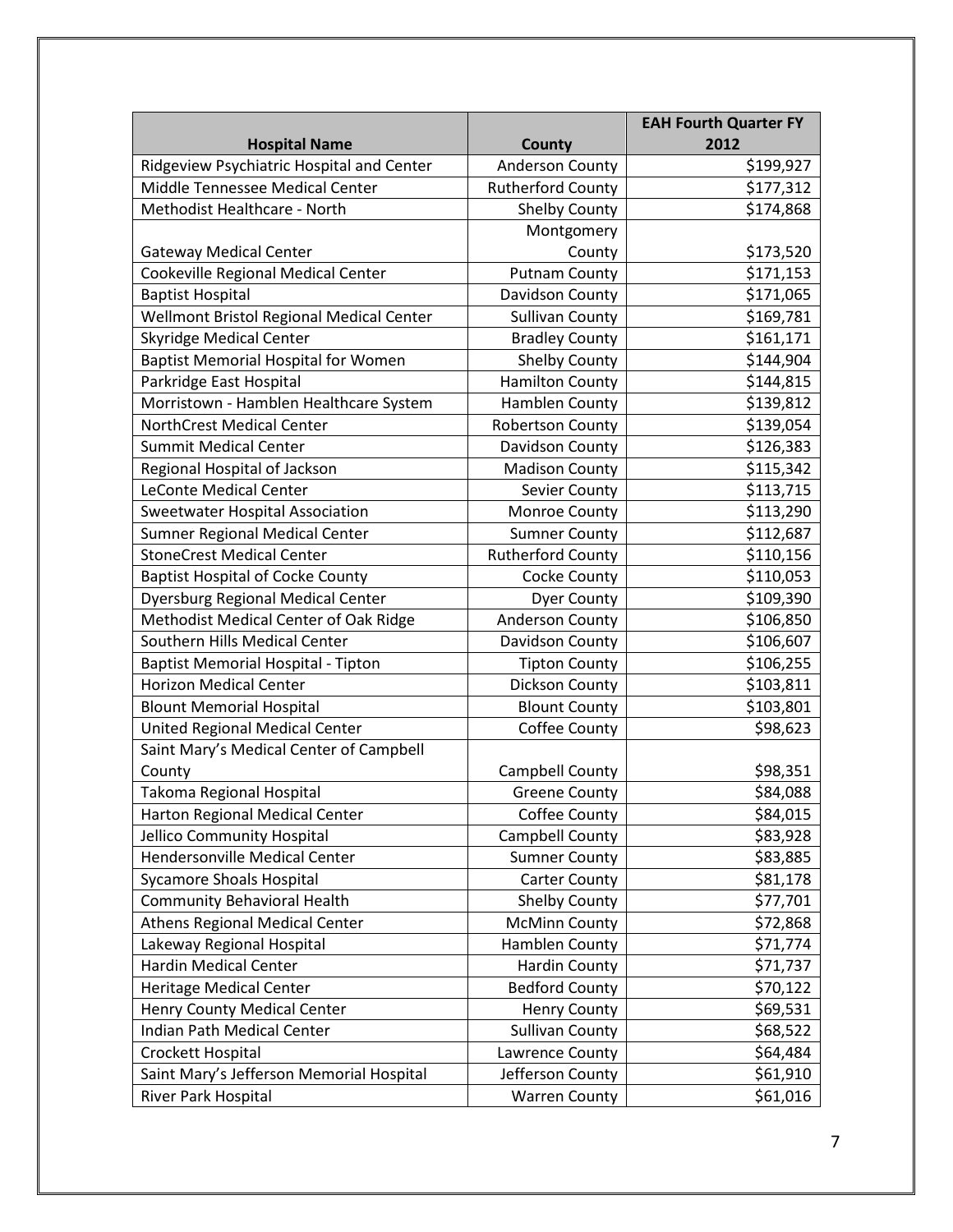|                                               |                          | <b>EAH Fourth Quarter FY</b> |
|-----------------------------------------------|--------------------------|------------------------------|
| <b>Hospital Name</b>                          | County                   | 2012                         |
| Humboldt General Hospital                     | <b>Gibson County</b>     | \$60,755                     |
| Southern Tennessee Medical Center             | Franklin County          | \$59,347                     |
| <b>Grandview Medical Center</b>               | <b>Marion County</b>     | \$58,710                     |
| <b>Bolivar General Hospital</b>               | Hardeman County          | \$58,263                     |
| <b>Claiborne County Hospital</b>              | Claiborne County         | \$58,010                     |
| <b>Lincoln Medical Center</b>                 | <b>Lincoln County</b>    | \$56,893                     |
| Wellmont Hawkins County Memorial Hospital     | <b>Hawkins County</b>    | \$53,605                     |
| <b>Baptist Memorial Hospital - Union City</b> | <b>Obion County</b>      | \$52,893                     |
| Jamestown Regional Medical Center             | <b>Fentress County</b>   | \$50,293                     |
| <b>Roane Medical Center</b>                   | Roane County             | \$48,738                     |
| Hillside Hospital                             | <b>Giles County</b>      | \$47,564                     |
| Skyridge Medical Center - West                | <b>Bradley County</b>    | \$46,619                     |
| Riverview Regional Medical Center - North     | <b>Smith County</b>      | \$41,536                     |
| Livingston Regional Hospital                  | <b>Overton County</b>    | \$41,506                     |
| <b>Volunteer Community Hospital</b>           | <b>Weakley County</b>    | \$38,195                     |
| Methodist Healthcare - Fayette                | <b>Fayette County</b>    | \$35,737                     |
| McKenzie Regional Hospital                    | <b>Carroll County</b>    | \$34,407                     |
| <b>Wayne Medical Center</b>                   | <b>Wayne County</b>      | \$32,724                     |
| <b>McNairy Regional Hospital</b>              | <b>McNairy County</b>    | \$29,037                     |
| Henderson County Community Hospital           | <b>Henderson County</b>  | \$28,381                     |
| Haywood Park Community Hospital               | Haywood County           | \$26,979                     |
| Baptist Memorial Hospital - Huntingdon        | <b>Carroll County</b>    | \$26,526                     |
| <b>Erlanger East Hospital</b>                 | <b>Hamilton County</b>   | \$24,153                     |
| <b>Gibson General Hospital</b>                | <b>Gibson County</b>     | \$23,949                     |
| Johnson City Specialty Hospital               | <b>Washington County</b> | \$21,465                     |
| White County Community Hospital               | <b>White County</b>      | \$20,329                     |
| <b>Decatur County General Hospital</b>        | Decatur County           | \$20,029                     |
| <b>Emerald Hodgson Hospital</b>               | Franklin County          | \$16,503                     |
| <b>TOTAL</b>                                  |                          | \$25,000,000                 |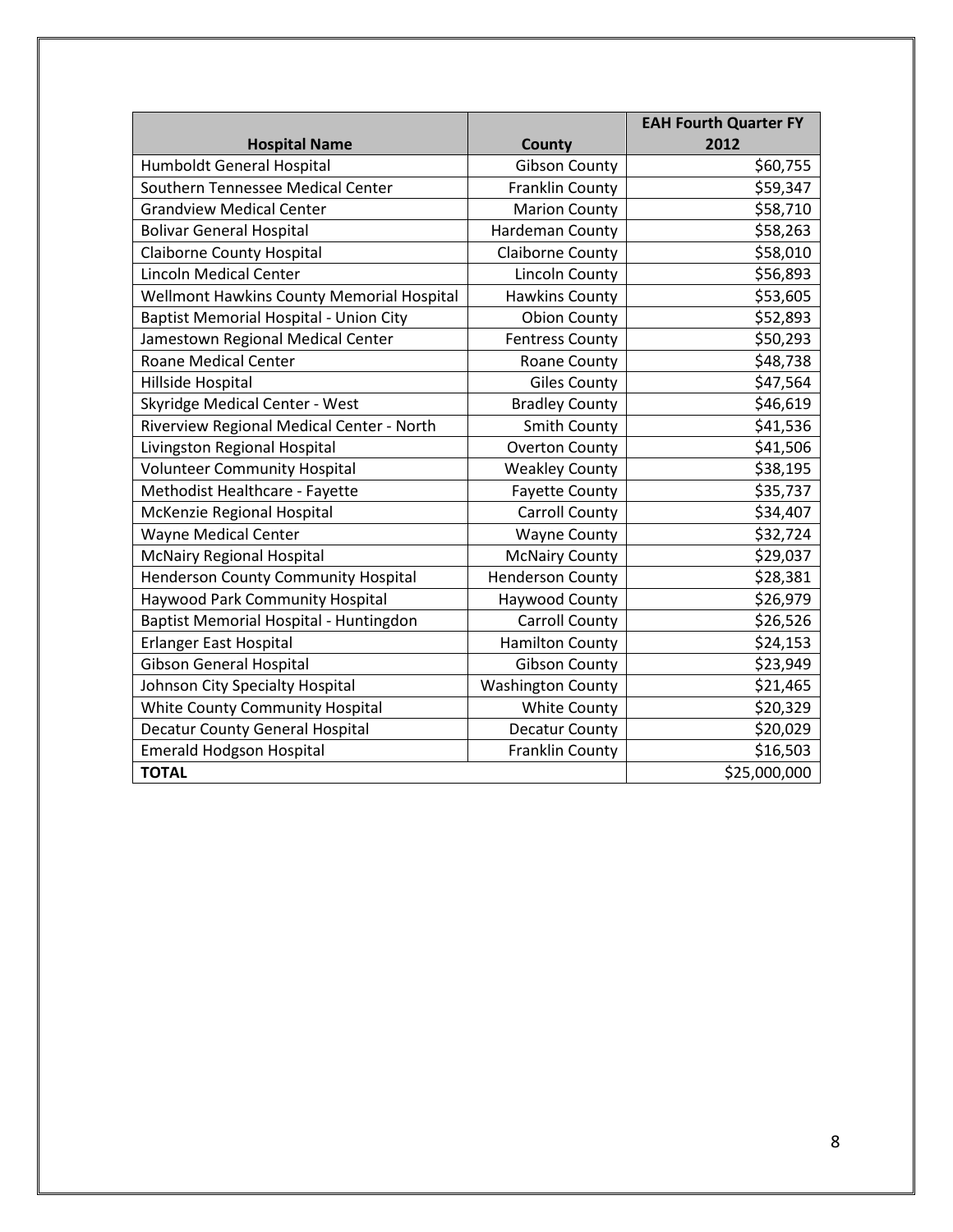## **Number of Recipients on TennCare and Costs to the State**

At the end of the period April 1, 2012, through June 30, 2012, there were 1,199,740 Medicaid eligibles and 18,855 Demonstration eligibles enrolled in TennCare, for a total of 1,218,595 persons.

Estimates of TennCare spending for the fourth quarter are summarized in the table below.

|                               | 4 <sup>th</sup> Quarter* |
|-------------------------------|--------------------------|
| Spending on MCO services**    | \$1,387,248,200          |
| Spending on dental services   | \$48,435,500             |
| Spending on pharmacy services | \$229,602,500            |
| Medicare "clawback"***        | \$69,700,500             |

*\*These figures are cash basis as of June 30 and are unaudited.*

*\*\*This figure includes Integrated Managed Care MCO expenditures.*

*\*\*\*The Medicare Part D clawback is money states pay to the federal government to help offset costs the federal government incurs by covering the prescription benefit for enrollees who have both Medicare and Medicaid.*

## **Viability of MCCs in the TennCare Program**

**Claims payment analysis.** TennCare's prompt pay requirements may be summarized as shown below.

| <b>Entity</b>          | <b>Standard</b>                                                      | <b>Authority</b>         |
|------------------------|----------------------------------------------------------------------|--------------------------|
| <b>MCOs</b>            | 90% of clean claims for payment for services delivered to            | T.C.A. $§$ 56-32-126(b)  |
|                        | TennCare enrollees are paid within 30 calendar days of the           |                          |
| (non-CHOICES           | receipt of such claims.                                              |                          |
| services)              |                                                                      |                          |
|                        | 99.5% of all provider claims are processed, and, if                  |                          |
|                        | appropriate, paid within 60 calendar days of receipt.                |                          |
| <b>MCO<sub>s</sub></b> | 90% of clean electronically submitted Nursing Facility and           | <b>TennCare contract</b> |
| (CHOICES               | applicable Home and Community Based Services claims <sup>6</sup> are |                          |
| services)              | processed and paid within 14 calendar days of receipt.               |                          |
|                        | 99.5% of clean electronically submitted Nursing Facility and         |                          |
|                        | applicable Home and Community Based Services claims <sup>7</sup> are |                          |
|                        | processed and paid within 21 calendar days of receipt.               |                          |
| <b>DBM</b>             | 90% of clean claims for payment for services delivered to            | TennCare contract        |
|                        | TennCare enrollees are processed, and, if appropriate, paid          | and in accordance        |
|                        |                                                                      |                          |
|                        | within 30 calendar days of the receipt of such claims.               | with T.C.A. § 56-32-     |

<span id="page-8-1"></span><span id="page-8-0"></span><sup>&</sup>lt;sup>6</sup> Excludes Personal Emergency Response Systems (PERS), assistive technology, minor home modifications, and pest control claims. Claims for delivery of these services are handled like general MCO claims.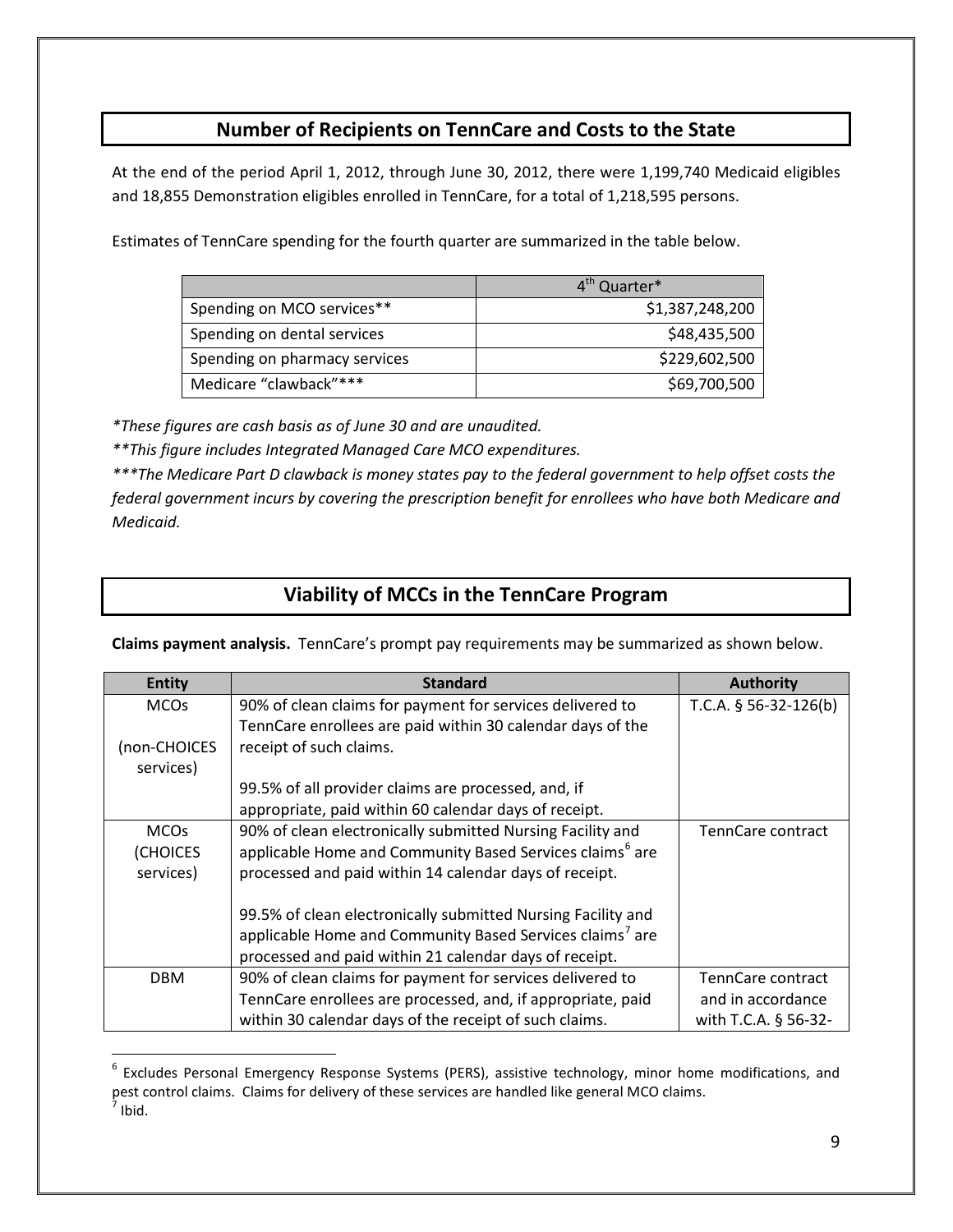| <b>Entity</b> | <b>Standard</b>                                              | <b>Authority</b>  |
|---------------|--------------------------------------------------------------|-------------------|
|               |                                                              | 126(b)            |
|               | 99.5% of all provider claims are processed, and, if          |                   |
|               | appropriate, paid within 60 calendar days of receipt.        |                   |
| <b>PBM</b>    | 100% of all clean claims submitted by pharmacy providers are | TennCare contract |
|               | paid within 10 calendar days of receipt.                     |                   |

The MCOs, the DBM, and the PBM are required to submit monthly claims data files of all TennCare claims processed to the Tennessee Department of Commerce and Insurance (TDCI) for verification of statutory and contractual prompt pay compliance. The plans are required to separate their claims data by TennCare Contract (i.e., East, Middle, or West Grand Region) and by subcontractor (e.g., claims processed by a vision benefits manager). Furthermore, the MCOs are required to identify separately non-emergency transportation (NEMT) claims in the data files. Finally, the MCOs are required to submit separate claims data files representing a subset of electronically submitted Nursing Facility and applicable Home and Community Based Services claims for CHOICES enrollees. TDCI then performs an analysis and reports the results of the prompt pay analyses by NEMT and CHOICES claim types, by subcontractor, by TennCare contract, and by total claims processed for the month.

If an MCO does not comply with the prompt pay requirements based on the total claims processed in a month, TDCI has the statutory authority to levy an administrative penalty of \$10,000 for each month of non-compliance after the first instance of non-compliance was reported to the plan. The TennCare Bureau can also assess liquidated damages pursuant to the terms of the TennCare Contract. If the DBM and PBM do not meet their contractual prompt pay requirements, only the TennCare Bureau can assess applicable liquidated damages against these entities.

**Net worth requirement.** By statute, the minimum net worth requirement for each TennCare MCO is calculated based on premium revenue for the most recent calendar year, as well as any TennCare payments made to the MCO that are not reported as premium revenue.

During this quarter, the MCOs submitted their National Association of Insurance Commissioners (NAIC) First Quarter 2012 Financial Statement. As of March 31, 2012, TennCare MCOs reported net worth as indicated in the table below. $8$ 

|                                       | <b>Net Worth</b> | Reported         | Excess/       |
|---------------------------------------|------------------|------------------|---------------|
|                                       | Requirement      | <b>Net Worth</b> | (Deficiency)  |
| Amerigroup Tennessee                  | \$17,551,988     | $$87,755,165^9$  | \$70,203,177  |
| UnitedHealthcare Plan of the River    | \$62,651,284     | \$501,198,539    | \$438,547,255 |
| (UnitedHealthcare Community<br>Valley |                  |                  |               |

<span id="page-9-0"></span> $8$  The "Net Worth Requirement" and "Reported Net Worth" figures in the table are based on the MCOs' companywide operations, not merely their TennCare operations. Amerigroup, for instance, operates a Medicare Advantage Plan in Middle Tennessee, while UnitedHealthcare has several lines of business in Illinois, Iowa, Virginia, and Tennessee. Volunteer State Health Plan, by contrast, operates solely on TennCare's behalf.

<span id="page-9-1"></span> $9$  The decrease in Amerigroup's net worth this quarter is a direct result of the company's decision to make a \$65 million dividend distribution in March 2012.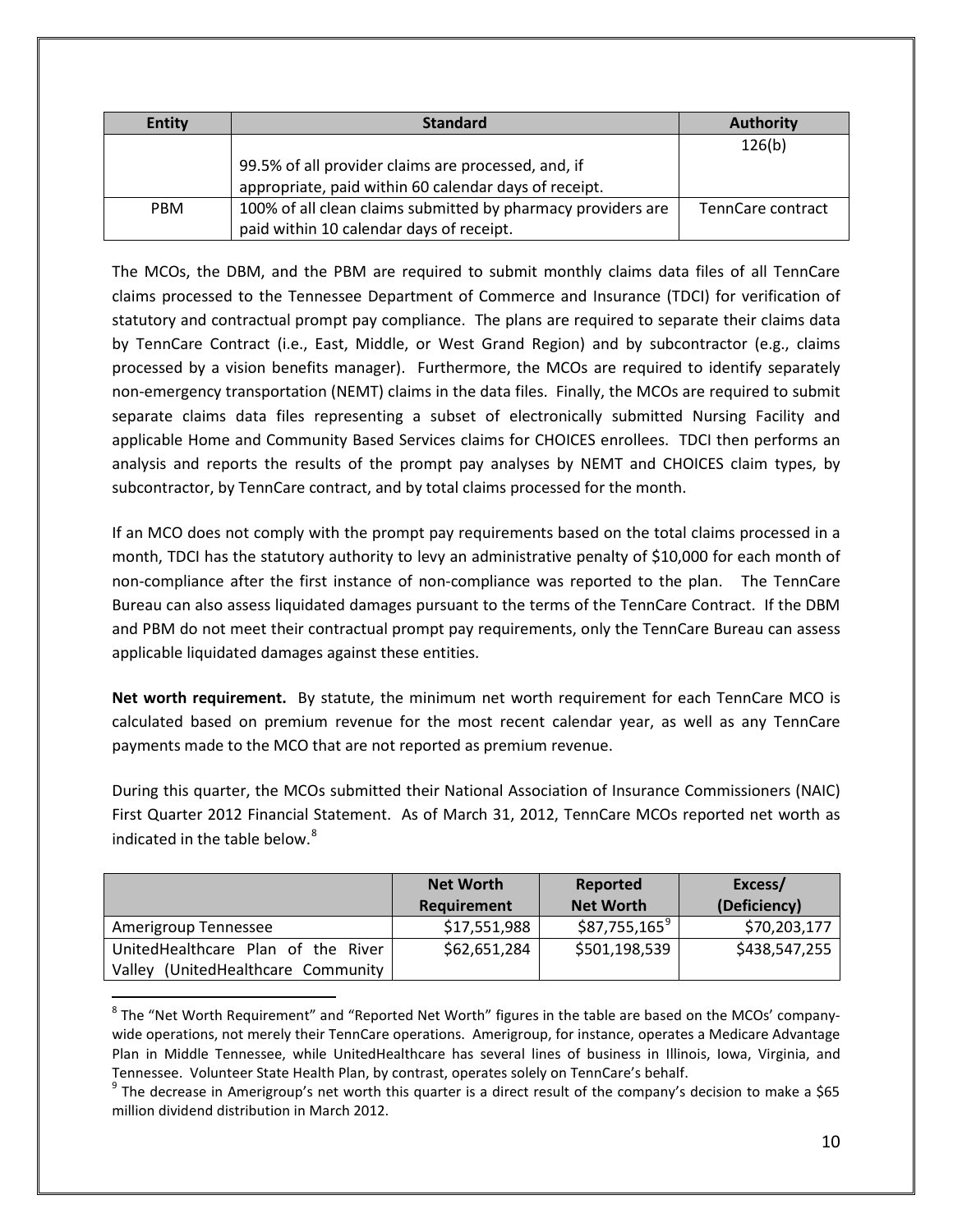|                                       | <b>Net Worth</b><br>Requirement | Reported<br><b>Net Worth</b> | Excess/<br>(Deficiency) |
|---------------------------------------|---------------------------------|------------------------------|-------------------------|
| Plan)                                 |                                 |                              |                         |
| Volunteer State Health Plan (BlueCare | \$34,832,427                    | \$179,596,924                | \$144,764,497           |
| & TennCare Select)                    |                                 |                              |                         |

All TennCare MCOs met their minimum net worth requirements as of March 31, 2012.

## **Success of Fraud Detection and Prevention**

The mission of the Tennessee Office of Inspector General (OIG) is: *To identify, investigate, and prosecute persons who commit fraud or abuse against the TennCare program and to recoup money owed to the State of Tennessee.* The OIG staff receives case information from a variety of sources including: local law enforcement, the TennCare Bureau, Health Related Boards (HRB), the Department of Human Services (DHS), other state agencies, health care providers, Managed Care Contractors (MCCs), and the general public via the OIG web site, fax, written correspondence, and phone calls to the OIG hotline. The statistics for the fourth quarter of the 2011 - 2012 fiscal year are as follows:

### **Summary of Enrollee Cases**

|                       | Quarter | <b>Grand Total to Date</b><br>(since creation of OIG in July 2004) |
|-----------------------|---------|--------------------------------------------------------------------|
| Cases Received        | 1.701   | 140,336                                                            |
| Abuse Cases Received* | 960     | 68,067                                                             |

*\* Abuse cases may be referred to the appropriate Managed Care Organization (MCO), the TennCare Bureau, or DHS for further review/action.*

### **Court Fines & Costs Imposed**

|                                  | Quarter     | <b>Grand Total to Date</b>           |
|----------------------------------|-------------|--------------------------------------|
|                                  |             | (since creation of OIG in July 2004) |
| <b>Fines</b>                     | \$31,725.00 | \$570,067.00                         |
| <b>Court Costs &amp; Taxes</b>   | \$2,283.50  | \$201,489.99                         |
| <b>Court Ordered Restitution</b> | \$35,955.96 | \$1,940,064.70                       |
| Drug Funds/Forfeitures           | \$53.00     | \$419,160.40                         |

The OIG aggressively pursues enrollees who have apparently committed fraud or abuse against the TennCare program. The primary criminal case types are: prescription drug cases (drug diversion, drug seekers, doctor shopping, and forging prescriptions), reporting a false income, access to other insurance when one is enrolled in an "uninsured" category, and ineligible individuals using a TennCare card.